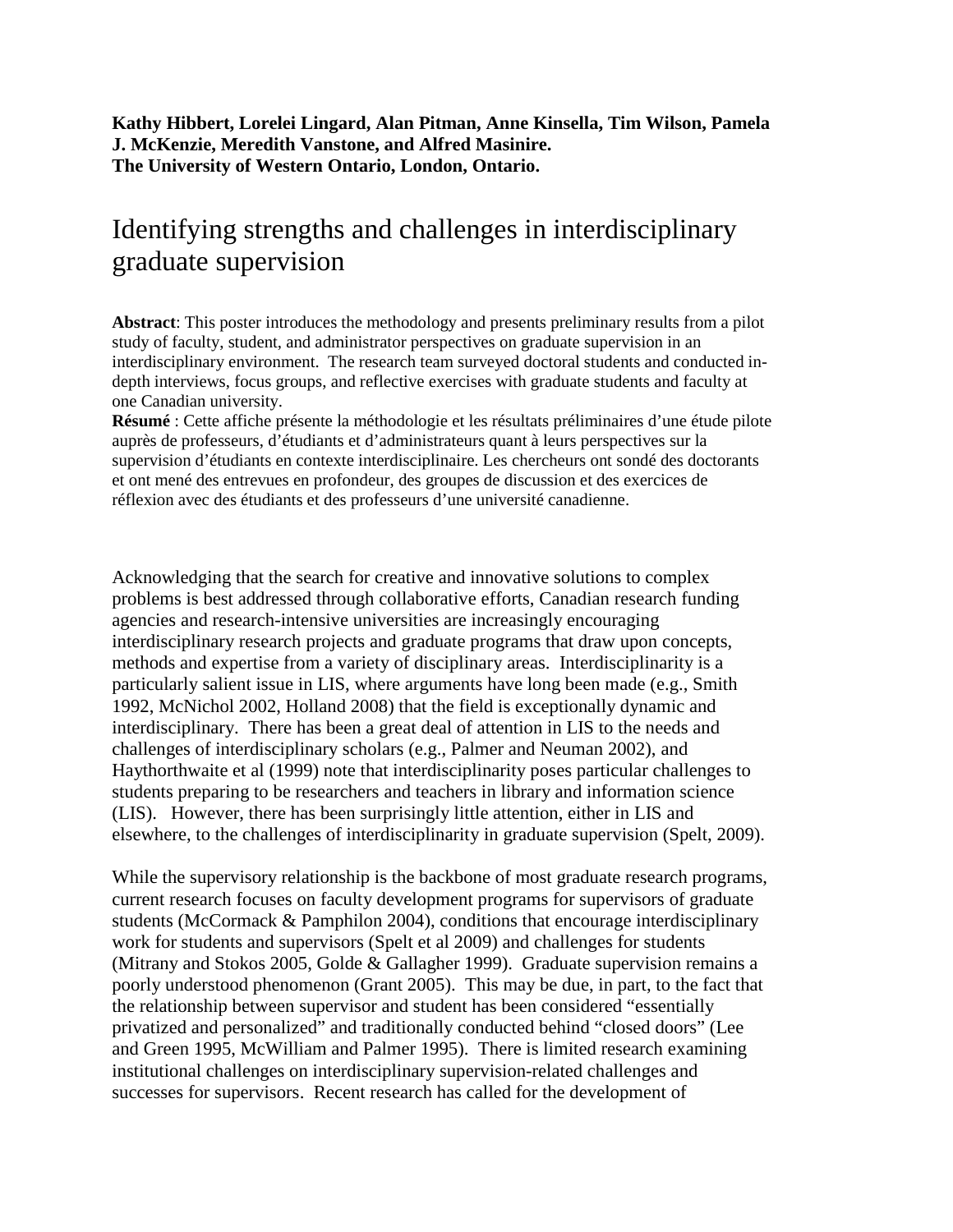comprehensive criteria appropriate for assessing the quality of interdisciplinary work (Boix-Mansilla 2005, Wickson et al 2006), processes to help students advocate for working in interdisciplinary ways, and exploring institutional frameworks to facilitate university-wide discussions for modifications to allow improved practices (Manathunga et al 2006, Mitrany and Stokols 2005, Mitchell and Willetts 2009).

The research team's own anecdotal experience with interdisciplinary graduate supervision suggests that, among other things, it may include cross-disciplinary cosupervision; varying expectations in terms of timelines, practices, and paperwork; multiple theoretical orientations within supervisory committees, and epistemological and paradigmatic tensions across disciplines. This poster describes the methodology and report initial findings from a pilot study of interdisciplinary graduate supervision at a large Canadian research university.

Our three major research questions are:

- How do interdisciplinary supervisory relationships unfold?
- How are epistemological and paradigmatic borders negotiated?
- What structures support and constrain the practice of interdisciplinary graduate supervision?

This poster reports results from three methods of data collection that took place between January and April of 2011.

- 1. Survey of current doctoral students. The survey gathered basic demographic information including program, research topic, the interdisciplinary nature of the project, the student's stage in the program, and whether she or he would be interested in participating in an interview.
- 2. Preliminary semi-structured interviews with 20 students selected from the survey respondents, 20 faculty active in interdisciplinary supervision, and 10 administrators in academic units hosting interdisciplinary graduate programs or students. Guiding questions for interviews included:
	- How did you become involved in interdisciplinary research?
	- Tell me about your experiences working as a graduate student/supervisor in your graduate program(s) in an interdisciplinary way.
	- What has gone well?
	- What could have gone better?

Interviews were audio-recorded and are being transcribed and member-checked for accuracy.

- 3. Focus group sessions held in April 2011 as part of a half-day session designed to bring participants together to further discuss the themes and issues that we identified arose in our review of the literature or that arose in the preliminary interviews. We used a variety of innovative data collection methods at this session, including
	- Focus group discussions with students (led by student members of the research team) and faculty (led by faculty members of the team)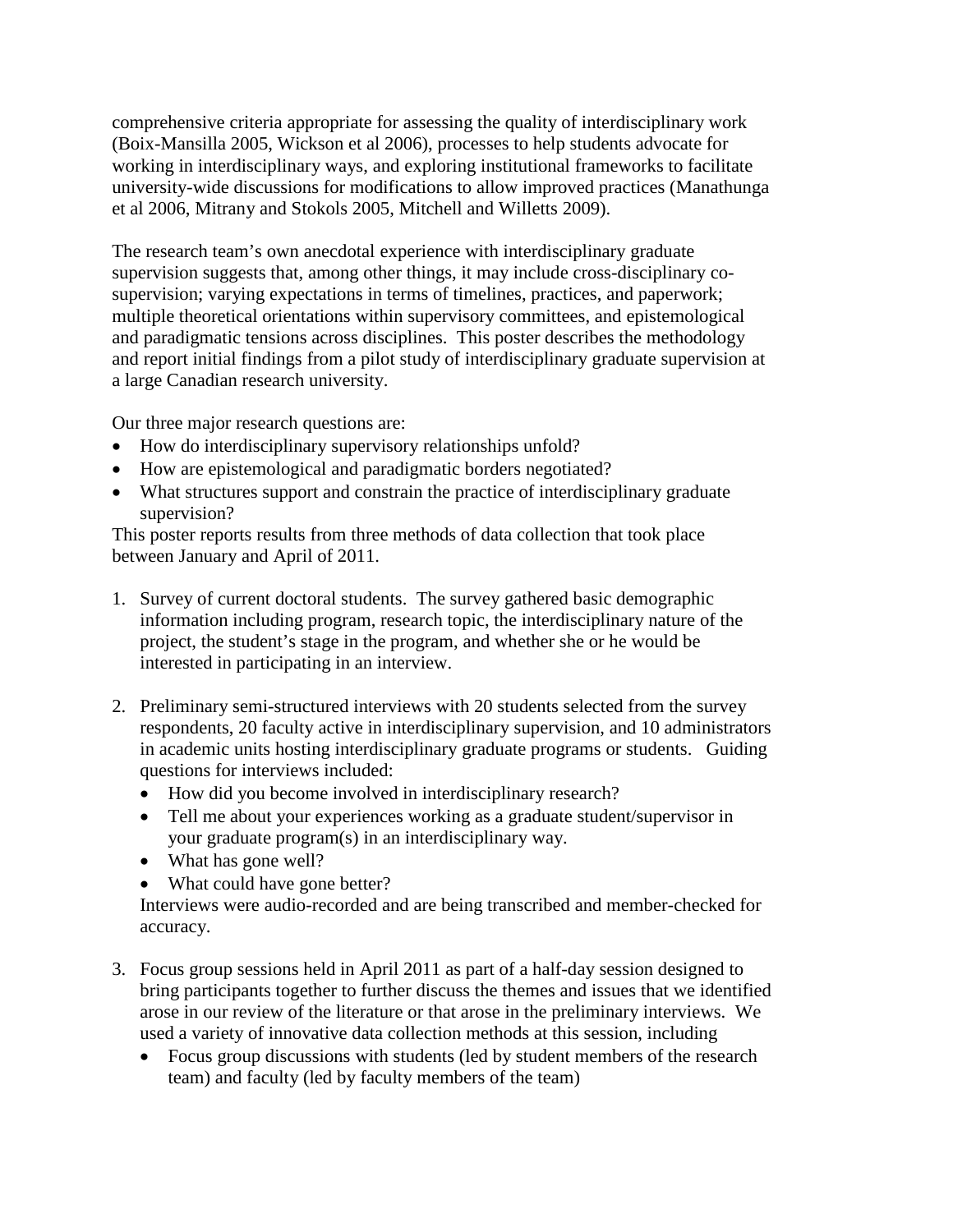- A "graffiti wall" that displayed compelling excerpts from the interviews and invites participants to write their responses to them;
- A lunch during which the focus-group groups were dispersed to multiple tables, each hosted by a member of the research team, so that mealtime discussion could focus on the similarities and differences across focus groups.
- An imaging activity in which participants viewed and were invited to respond to visual images that reflected metaphors used in the interviews.

The poster reports on the use of these novel data collection methods and presents initial findings.

## **References:**

Boix Mansilla, V. 2005. Assessing students' work at interdisciplinary crossroads. *Change* 37(1): 14-21.

Golde, C.M. and H.A. Gallagher. 1999. The challenges of conducting interdisciplinary research in traditional doctoral programs. *Ecosystems* 2(4): 281-285.

Grant, B.N. 2005. *The pedagogy of graduate supervision: figuring the relations between supervisor and student.* The University of Auckland: PhD thesis. <http://hdl.handle.net/2292/295>

Haythornthwaite, C; Bowker, G; Jenkins, C; Rayward, W B. 1999. Mapping the dimensions of a dynamic field. *Journal of the American Society for Information Science*  50(12): 1092-1094.

Holland, George Adam. 2008. Information science: an interdisciplinary effort? *Journal of Documentation* 64(1): 7-23.

Lee, A. and B. Green. 1995. Theorizing postdoctoral pedagogy. *The Australian University Review* 38(2): 40-45.

Manantunga, C., P. Lant, and G. Mellick. 2006. Imagining an interdisciplinary doctoral pedagogy. *Teaching in higher education* 11(3): 365-379.

McCormack and Pamphilon. 2004. More than a confessional: postmodern group work to support postgraduate supervisors' professional development. *Innovations in Education and Teaching International* 14(1)

McNicol, Sarah. 2002. LIS: the interdisciplinary research landscape. *Journal of Librarianship and Information Science* 35(1): 23-30.

McWilliam and Palmer 1995. Teaching tech(no) bodies: open learning and postgraduate pedagogy. *The Australian Universities' Review* 35(2): 32-4.